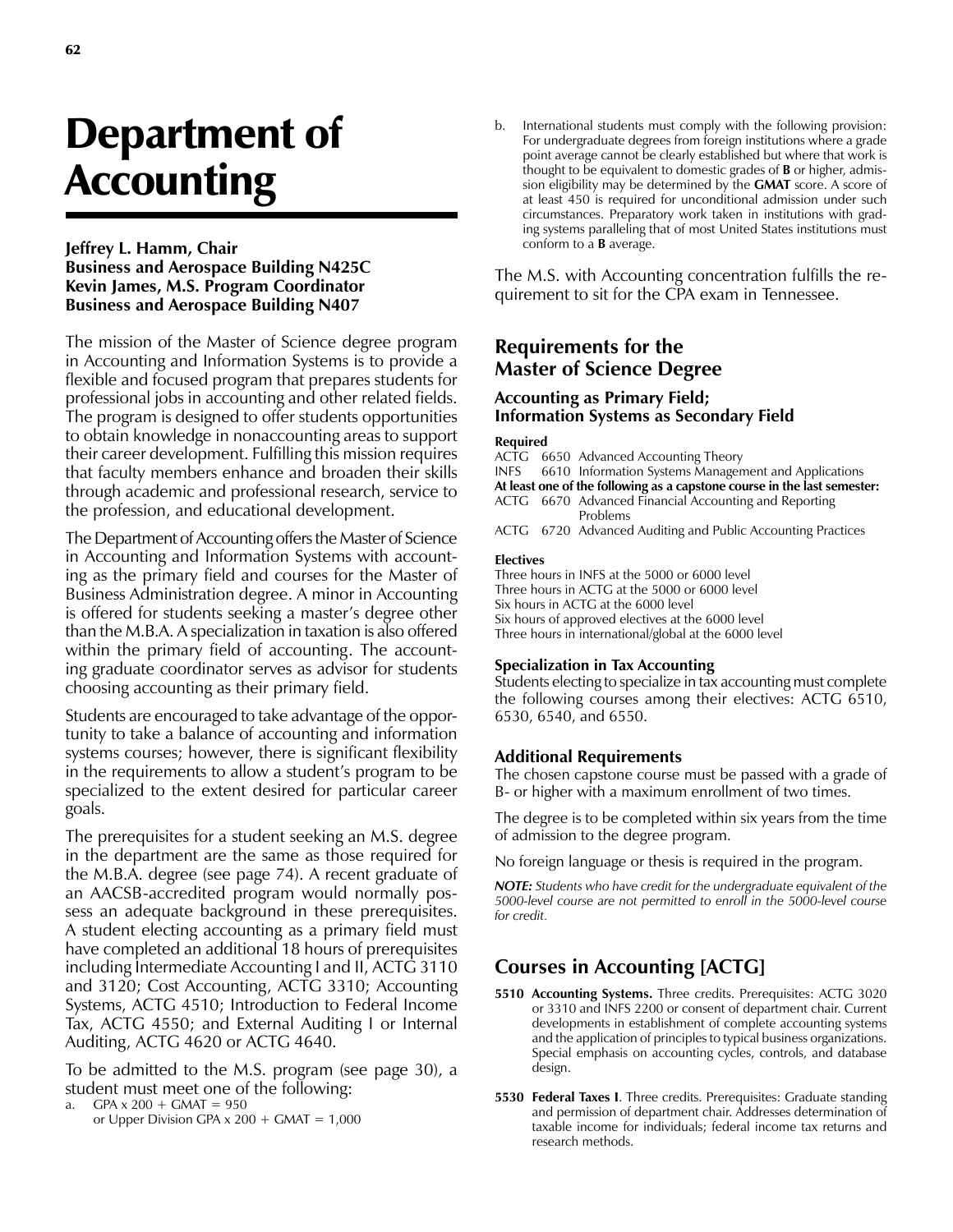- **5610 Governmental Accounting and Reporting.** Three credits. Prerequisite: ACTG 3120 with a minimum grade of C. State and local government accounting principles and procedures; classifications of accounts for budgetary and financial reporting; accounting for revenues and expenditures or expenses; reporting for funds and the governmental entity; and auditing the governmental entity.
- **5680 Forensic Accountancy and Fraud Auditing.** Three credits. Prerequisite: ACTG 4620 or 4640 or approval of department chair. Practice of forensic accounting, i.e., nontraditional investigative aspects of accountancy (e.g., litigation support, business interruptions, etc.); emphasis on fraud prevention and the detection of fraudulent intent to obtain improper individual or group gains.
- **5840 Study Abroad.** Three credits. Prerequisites: Graduate standing and completion of core courses in respective field as determined by graduate business studies. A short-term international business education experience designed to expose the student to the economic, political, cultural, and social environments of a foreign country(ies), with specific emphasis directed toward the international state/status of the subject matter pertinent to the discipline.
- **6000 Survey of Accounting Principles.** Three credits. The accounting cycle, financial statements, accounting systems, use of accounting information for managerial decision-making purposes and problem solving. Not open to students with undergraduate accounting backgrounds. **May not be used for elective credit in graduate business degree programs.**
- **6100 Accounting and Legal Issues for Managers.** Three credits. Surveys accounting skills and legal perspectives necessary for managers without undergraduate business degrees to enter the business world. Will not meet the requirements for the M.S. in Accounting/Information Systems nor the M.B.A. degree programs.
- **6110 Advanced Financial Accounting.** Three credits. Prerequisite: ACTG 3120 with a minimum grade of C. Extensive coverage of consolidated financial statement preparation. Financial accounting topics including advanced partnerships, interim financial reporting, segment reporting, foreign currency issues, and accounting for fiduciaries also covered. Readings from professional journals and research related to current accounting issues.
- **6310 Advanced Cost Accounting, Budgeting, and Controllership.**  Three credits. Prerequisite: ACTG 3020 or 3310 or 6910. Recent conceptual and analytic development in cost accounting, budgeting, and controllership. Includes principles and procedures in preparation of business budgets and methods of accounting for managerial control of cost of production, distribution, and administration through the use of standards.
- **6510 Federal Income Tax Research and Planning**. Three credits. Prerequisite: ACTG 4550 or consent of instructor. Skillful application of tax research methodology in the use of primary tax authority, secondary tax reference materials, and research aids. Research through practice in the use of materials available in the tax library.
- **6530 Taxation of Pass-Through Entities.** Three credits. Prerequisite: ACTG 4550 with a minimum grade of C or consent of instructor. Principles of partnership and S corporation taxation. Addresses the tax consequences of formation, operations, distributions, and liquidations of partnerships. Also covers tax rules unique to S corporations.
- **6540 Taxation of Business Entities.** Three credits. Prerequisite: ACTG 4550 with minimum grade of C or consent of instructor. The federal income taxation of business entities, including C corpo-

rations, S corporations, partnerships, limited liability companies, and estates and trusts. Also covers estate and gift taxation.

- **6550 U.S. International Taxation.** Three credits. Prerequisite: ACTG 4550 with a minimum grade of C or consent of instructor. Basic concepts of U.S. taxation of international transactions. Topics include sourcing of income from foreign activities, Subpart F income, selecting the proper vehicle for foreign investments, and computing foreign tax credits.
- **6570 International Financial Reporting and Controls.** Three credits. Prerequisite: Nine hours of accounting with a C or better. Advanced study of international financial reporting issues, international financial statement analysis, international accounting standards, foreign currency translation, foreign currency transaction reporting, international management accounting issues, and international taxation practices.
- **6610 Advanced Governmental and Nonprofit Accounting and Reporting.** Three credits. Prerequisites: ACTG 3120 and 4610 (5610) with a minimum grade of C. State and local government accounting principles and procedures; accounting and reporting for state and local governments, colleges and universities, hospitals, and nonprofit organizations. Auditing practices for all these organizations.
- **6650 Advanced Accounting Theory.** Three credits. Prerequisite: Consent of department chair. History and development of accountancy, tax structures, and industrial development of past, present, and projected societies including relevant research into current controversial issues. Extensive research required. Required for M.S. in Accounting/Information Systems with accounting as the primary field.
- **6670 Advanced Financial Accounting and Reporting Problems.** Three credits. Prerequisite: Accounting major or consent of instructor. Application of theoretical concepts and promulgations of authoritative bodies to financial accounting and financial reporting situations encountered in practice.
- **6720 Advanced Auditing and Public Accounting Practices.** Three credits. Prerequisite: ACTG 4620 or consent of department chair. Critical analysis of techniques used in auditing, method of data collection, and nature of audit evidence. Includes modern and relevant statistical and social research techniques and computer use as applied to the various steps in audit practices and procedures.
- **6730 External Auditing II.** Three credits. Prerequisite: ACTG 4620 or equivalent with a minimum grade of C. Responsibilities and functions of external auditors in providing attestation services. Auditing concepts, standards, and techniques including application of audit techniques to various transaction cycles will be covered.
- **6810 Empirical Methods in Accounting**. Three credits. Prerequisites: Foundation requirements and consent of instructor. Independent study and research on topics in or related to accounting under supervision of graduate faculty.
- **6910 Accounting and Business Decisions.** Three credits. Prerequisite: ACTG 2120 or equivalent. Accounting concepts and their application to the decision-making process. Research reports on a variety of financial and managerial accounting topics prepared and presented orally by the student. Not open to M.S. accounting students.
- **6920 Financial Statement Analysis.** Three credits. Prerequisite: ACTG 2120 or equivalent. Concepts and techniques of financial statement analysis, income determination, and related institutional background. Not open to M.S. accounting students.